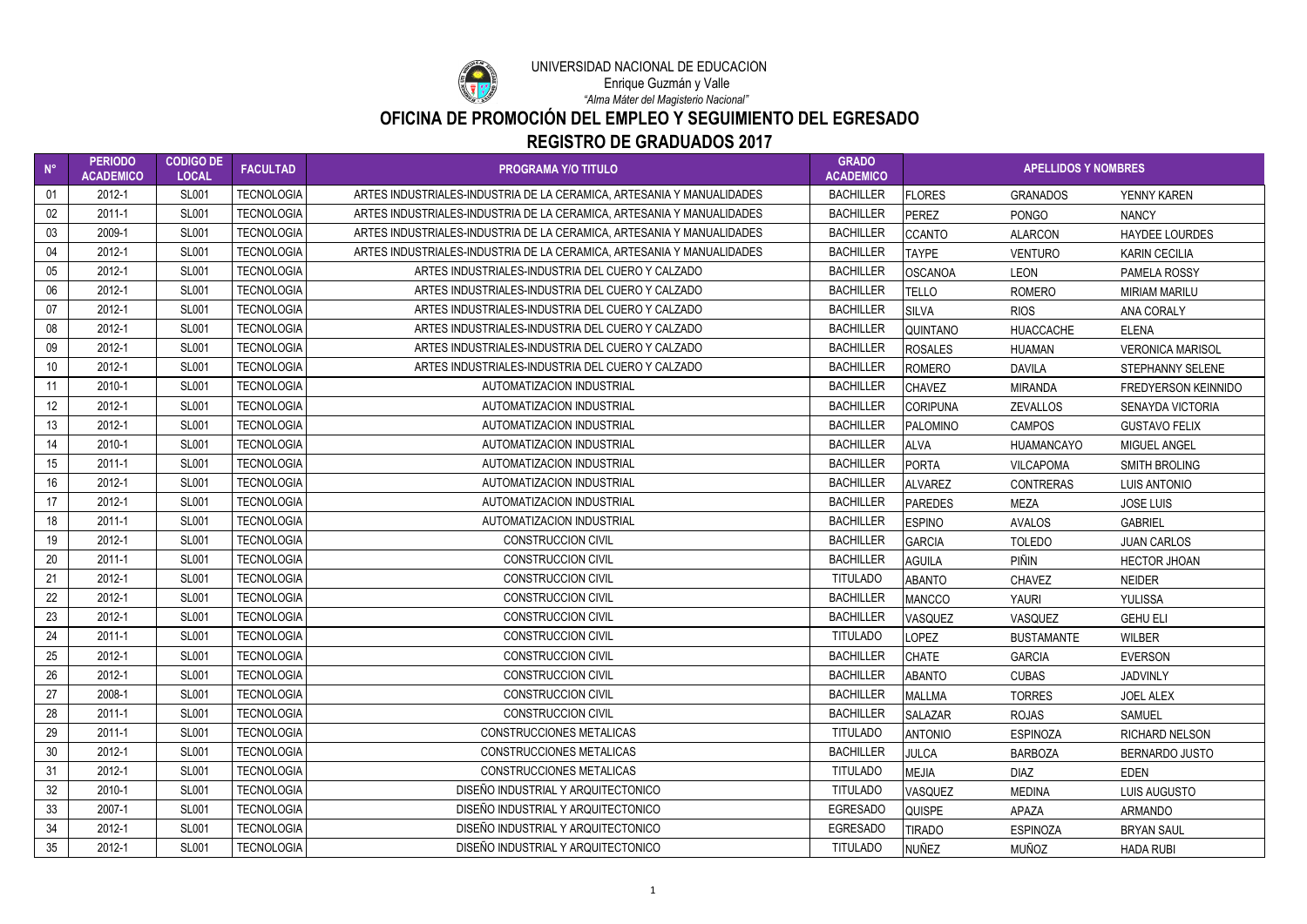

### UNIVERSIDAD NACIONAL DE EDUCACIÓN Enrique Guzmán y Valle

| $N^{\circ}$ | <b>PERIODO</b><br><b>ACADEMICO</b> | <b>CODIGO DE</b><br><b>LOCAL</b> | <b>FACULTAD</b>   | <b>PROGRAMA Y/O TITULO</b>         | <b>GRADO</b><br><b>ACADEMICO</b> |                   | <b>APELLIDOS Y NOMBRES</b> |                         |
|-------------|------------------------------------|----------------------------------|-------------------|------------------------------------|----------------------------------|-------------------|----------------------------|-------------------------|
| 36          | 2012-1                             | <b>SL001</b>                     | <b>TECNOLOGIA</b> | DISEÑO INDUSTRIAL Y ARQUITECTONICO | <b>BACHILLER</b>                 | <b>REYES</b>      | <b>BAZAN</b>               | <b>JHELSY HELEN</b>     |
| 37          | $2011 - 1$                         | <b>SL001</b>                     | <b>TECNOLOGIA</b> | DISEÑO INDUSTRIAL Y ARQUITECTONICO | <b>EGRESADO</b>                  | <b>SUAREZ</b>     | <b>OSORIO</b>              | <b>MARCIAL LEINEKER</b> |
| 38          | $2011 - 1$                         | <b>SL001</b>                     | <b>TECNOLOGIA</b> | DISEÑO INDUSTRIAL Y ARQUITECTONICO | <b>TITULADO</b>                  | <b>SOTOMAYOR</b>  | <b>OLIVARES</b>            | <b>SANDRA ISABEL</b>    |
| 39          | 2011-1                             | <b>SL001</b>                     | <b>TECNOLOGIA</b> | DISEÑO INDUSTRIAL Y ARQUITECTONICO | <b>BACHILLER</b>                 | YANAMA            | <b>TUCNO</b>               | <b>EDMER</b>            |
| 40          | 2011-1                             | <b>SL001</b>                     | <b>TECNOLOGIA</b> | DISEÑO INDUSTRIAL Y ARQUITECTONICO | <b>BACHILLER</b>                 | <b>CHOQUE</b>     | <b>RUIZ</b>                | QUIMBERLYN GERALDINE    |
| 41          | 2011-1                             | <b>SL001</b>                     | <b>TECNOLOGIA</b> | DISEÑO INDUSTRIAL Y ARQUITECTONICO | <b>TITULADO</b>                  | <b>ARECHE</b>     | <b>CARDENAS</b>            | <b>VICKY MARISOL</b>    |
| 42          | 2011-1                             | <b>SL001</b>                     | <b>TECNOLOGIA</b> | DISEÑO INDUSTRIAL Y ARQUITECTONICO | <b>BACHILLER</b>                 | <b>GAMBOA</b>     | <b>NAVARRO</b>             | <b>KATTY</b>            |
| 43          | 2010-1                             | <b>SL001</b>                     | <b>TECNOLOGIA</b> | DISEÑO INDUSTRIAL Y ARQUITECTONICO | <b>BACHILLER</b>                 | <b>ÑONTOL</b>     | <b>OYARCE</b>              | <b>DEIVY AUGUSTO</b>    |
| 44          | 2012-1                             | <b>SL001</b>                     | <b>TECNOLOGIA</b> | EBANISTERIA Y DECORACION           | <b>EGRESADO</b>                  | <b>FERNANDEZ</b>  | <b>DELGADO</b>             | <b>ALBINO</b>           |
| 45          | 2012-1                             | <b>SL001</b>                     | <b>TECNOLOGIA</b> | <b>EBANISTERIA Y DECORACION</b>    | <b>BACHILLER</b>                 | <b>ISASI</b>      | <b>RIVAS</b>               | <b>KENYO JOEL</b>       |
| 46          | 2007-1                             | <b>SL001</b>                     | <b>TECNOLOGIA</b> | <b>EBANISTERIA Y DECORACION</b>    | <b>BACHILLER</b>                 | <b>CORTEGANA</b>  | <b>CHAVEZ</b>              | SALVADOR SEVERINO       |
| 47          | 1988-1                             | <b>SL001</b>                     | <b>TECNOLOGIA</b> | <b>ELECTRICIDAD</b>                | <b>BACHILLER</b>                 | <b>DEL AGUILA</b> | <b>MORALES</b>             | RODRIGO LUIS            |
| 48          | 2011-1                             | <b>SL001</b>                     | <b>TECNOLOGIA</b> | <b>ELECTRICIDAD</b>                | <b>BACHILLER</b>                 | <b>SOTO</b>       | <b>CUNYAS</b>              | <b>MIGUEL ANGEL</b>     |
| 49          | 2012-1                             | <b>SL001</b>                     | <b>TECNOLOGIA</b> | <b>ELECTRICIDAD</b>                | <b>BACHILLER</b>                 | <b>PAUCAR</b>     | <b>MARTINEZ</b>            | ROBERT KENNEDY          |
| 50          | 2009-1                             | <b>SL001</b>                     | <b>TECNOLOGIA</b> | <b>ELECTRICIDAD</b>                | <b>BACHILLER</b>                 | <b>MISARI</b>     | <b>VILCA</b>               | ROSINALDO ANTONI        |
| 51          | 2012-1                             | <b>SL001</b>                     | <b>TECNOLOGIA</b> | <b>ELECTRICIDAD</b>                | <b>BACHILLER</b>                 | <b>GERVACIO</b>   | <b>VILLARREAL</b>          | <b>CARMEN LUZ</b>       |
| 52          | 2012-1                             | <b>SL001</b>                     | <b>TECNOLOGIA</b> | <b>ELECTRICIDAD</b>                | <b>BACHILLER</b>                 | <b>MARMOLEJO</b>  | <b>JULCARIMA</b>           | <b>FRANS ISMAEL</b>     |
| 53          | 2012-1                             | <b>SL001</b>                     | <b>TECNOLOGIA</b> | <b>ELECTRICIDAD</b>                | <b>BACHILLER</b>                 | <b>VARGAS</b>     | <b>CAMPOS</b>              | <b>GLADIMIR</b>         |
| 54          | 2012-1                             | <b>SL001</b>                     | <b>TECNOLOGIA</b> | ELECTRONICA E INFORMATICA          | <b>BACHILLER</b>                 | <b>RAMOS</b>      | <b>CASTRO</b>              | <b>CHRISTIAN ROMULO</b> |
| 55          | 2012-1                             | <b>SL001</b>                     | <b>TECNOLOGIA</b> | ELECTRONICA E INFORMATICA          | <b>BACHILLER</b>                 | <b>CAUSILLAS</b>  | <b>VILA</b>                | <b>ALCIDES</b>          |
| 56          | 2012-1                             | <b>SL001</b>                     | <b>TECNOLOGIA</b> | ELECTRONICA E INFORMATICA          | <b>BACHILLER</b>                 | <b>CONDORI</b>    | <b>ESCOBEDO</b>            | ROBERTO ALCIDES         |
| 57          | 2012-1                             | <b>SL001</b>                     | <b>TECNOLOGIA</b> | ELECTRONICA E INFORMATICA          | <b>BACHILLER</b>                 | <b>CANALES</b>    | <b>HILARION</b>            | <b>UBERT SMITH</b>      |
| 58          | 2012-1                             | <b>SL001</b>                     | <b>TECNOLOGIA</b> | ELECTRONICA E INFORMATICA          | <b>BACHILLER</b>                 | <b>SUAREZ</b>     | HUAMANHORQQUE              | ANGEL JOSE              |
| 59          | 2012-1                             | <b>SL001</b>                     | <b>TECNOLOGIA</b> | ELECTRONICA E INFORMATICA          | <b>BACHILLER</b>                 | <b>BLAS</b>       | <b>MELGAREJO</b>           | <b>FUDITH NORAYDA</b>   |
| 60          | 2012-1                             | <b>SL001</b>                     | <b>TECNOLOGIA</b> | ELECTRONICA E INFORMATICA          | <b>BACHILLER</b>                 | <b>CHACON</b>     | LOZANO                     | MIRKO JOSE              |
| 61          | 1992-1                             | <b>SL001</b>                     | <b>TECNOLOGIA</b> | ELECTRONICA E INFORMATICA          | <b>BACHILLER</b>                 | <b>GONZALES</b>   | <b>OROZCO</b>              | <b>EDDY RICARDO</b>     |
| 62          | 2007-1                             | <b>SL001</b>                     | <b>TECNOLOGIA</b> | ELECTRONICA E INFORMATICA          | <b>TITULADO</b>                  | <b>RODRIGUEZ</b>  | <b>ORTEGA</b>              | <b>ALFREDO VICTOR</b>   |
| 63          | $2011 - 1$                         | <b>SL001</b>                     | <b>TECNOLOGIA</b> | ELECTRONICA E INFORMATICA          | <b>BACHILLER</b>                 | <b>RIVERA</b>     | <b>ARTICA</b>              | <b>JHON BRUSH</b>       |
| 64          | 2011-1                             | <b>SL001</b>                     | <b>TECNOLOGIA</b> | ELECTRONICA E INFORMATICA          | <b>BACHILLER</b>                 | <b>BALBIN</b>     | <b>QUISPE</b>              | <b>GLENS ANDY</b>       |
| 65          | 2011-1                             | <b>SL001</b>                     | <b>TECNOLOGIA</b> | ELECTRONICA E INFORMATICA          | <b>BACHILLER</b>                 | <b>POZO</b>       | <b>CAMPOS</b>              | <b>CHARLY ROGER</b>     |
| 66          | 2012-1                             | <b>SL001</b>                     | <b>TECNOLOGIA</b> | ELECTRONICA E INFORMATICA          | <b>BACHILLER</b>                 | <b>HURTADO</b>    | <b>ORE</b>                 | ESTANISLAO ROLANDO      |
| 67          | 2012-1                             | <b>SL001</b>                     | <b>TECNOLOGIA</b> | <b>FUERZA MOTRIZ</b>               | <b>EGRESADO</b>                  | <b>SANTE</b>      | <b>HUAMANI</b>             | <b>LUIS MIGUEL</b>      |
| 68          | 2012-1                             | <b>SL001</b>                     | <b>TECNOLOGIA</b> | <b>FUERZA MOTRIZ</b>               | <b>BACHILLER</b>                 | <b>DE LA CRUZ</b> | <b>BALDEON</b>             | <b>DENIS</b>            |
| 69          | 2012-1                             | <b>SL001</b>                     | <b>TECNOLOGIA</b> | <b>FUERZA MOTRIZ</b>               | <b>BACHILLER</b>                 | <b>BLANCAS</b>    | <b>RIVERA</b>              | <b>KELVIN ELVER</b>     |
| 70          | 2009-1                             | <b>SL001</b>                     | <b>TECNOLOGIA</b> | <b>FUERZA MOTRIZ</b>               | <b>BACHILLER</b>                 | <b>SACHA</b>      | LOZANO                     | <b>ARMANDO</b>          |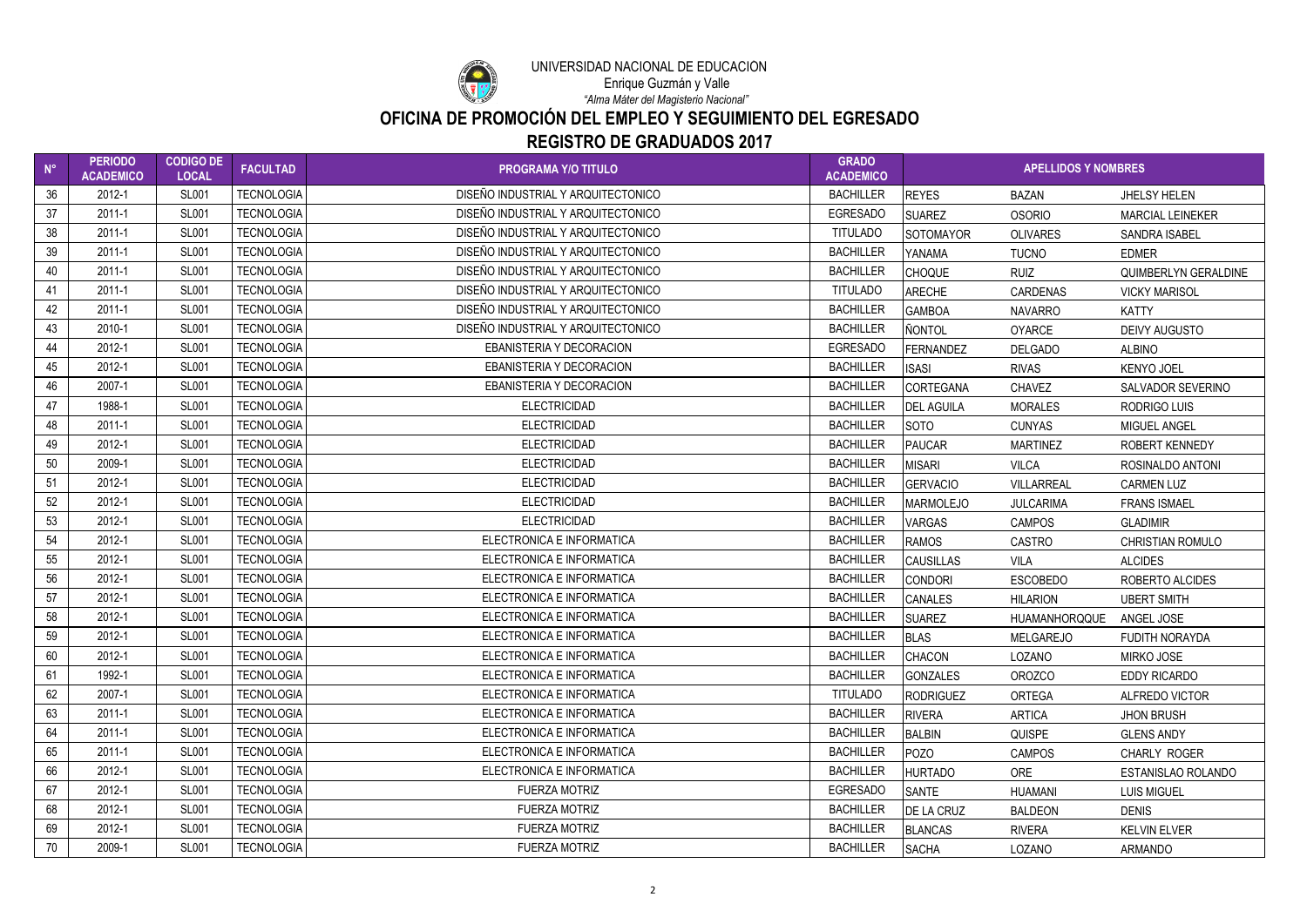

### UNIVERSIDAD NACIONAL DE EDUCACIÓN Enrique Guzmán y Valle

| $N^{\circ}$ | <b>PERIODO</b><br><b>ACADEMICO</b> | <b>CODIGO DE</b><br><b>LOCAL</b> | <b>FACULTAD</b>   | <b>PROGRAMA Y/O TITULO</b>           | <b>GRADO</b><br><b>ACADEMICO</b> | <b>APELLIDOS Y NOMBRES</b> |                  |                          |
|-------------|------------------------------------|----------------------------------|-------------------|--------------------------------------|----------------------------------|----------------------------|------------------|--------------------------|
| -71         | 2009-1                             | <b>SL001</b>                     | <b>TECNOLOGIA</b> | <b>FUERZA MOTRIZ</b>                 | <b>TITULADO</b>                  | <b>QUINTANA</b>            | <b>RAMIREZ</b>   | <b>JULIO ALEJANDRO</b>   |
| 72          | 2011-1                             | <b>SL001</b>                     | <b>TECNOLOGIA</b> | <b>FUERZA MOTRIZ</b>                 | <b>BACHILLER</b>                 | <b>HILARIO</b>             | <b>ESPINOZA</b>  | YOLWIN RUDY              |
| 73          | $2011 - 1$                         | <b>SL001</b>                     | <b>TECNOLOGIA</b> | <b>FUERZA MOTRIZ</b>                 | <b>BACHILLER</b>                 | <b>QUISPE</b>              | <b>VENTURA</b>   | <b>ELIAS</b>             |
| 74          | 2011-1                             | <b>SL001</b>                     | <b>TECNOLOGIA</b> | <b>FUERZA MOTRIZ</b>                 | <b>BACHILLER</b>                 | <b>ARIAS</b>               | <b>BACA</b>      | <b>GILDO FELIPE</b>      |
| 75          | $2011 - 1$                         | <b>SL001</b>                     | <b>TECNOLOGIA</b> | <b>FUERZA MOTRIZ</b>                 | <b>BACHILLER</b>                 | <b>AYALA</b>               | <b>MANCO</b>     | LUIS ALEXANDER           |
| 76          | $2011 - 1$                         | <b>SL001</b>                     | <b>TECNOLOGIA</b> | <b>FUERZA MOTRIZ</b>                 | <b>BACHILLER</b>                 | <b>SILVA</b>               | <b>BECERRA</b>   | <b>ANDY EMERSON</b>      |
| 77          | 2010-1                             | <b>SL001</b>                     | <b>TECNOLOGIA</b> | <b>FUERZA MOTRIZ</b>                 | <b>BACHILLER</b>                 | <b>HUAMANYAURI</b>         | CAJAÑAUPA        | OSWALDO HUGO             |
| 78          | 2012-1                             | <b>SL001</b>                     | <b>TECNOLOGIA</b> | <b>MECANICA DE PRODUCCION</b>        | <b>BACHILLER</b>                 | <b>RUFINO</b>              | <b>SIXE</b>      | <b>HITTLER</b>           |
| 79          | 2012-1                             | <b>SL001</b>                     | <b>TECNOLOGIA</b> | MECANICA DE PRODUCCION               | <b>TITULADO</b>                  | <b>MONTES</b>              | <b>FLORES</b>    | <b>CLINTON FIDENCIO</b>  |
| 80          | 2012-1                             | <b>SL001</b>                     | <b>TECNOLOGIA</b> | MECANICA DE PRODUCCION               | <b>BACHILLER</b>                 | <b>FELIX</b>               | <b>ASENCIO</b>   | <b>KLEVER FRANCISCO</b>  |
| 81          | 2012-1                             | <b>SL001</b>                     | <b>TECNOLOGIA</b> | MECANICA DE PRODUCCION               | <b>BACHILLER</b>                 | <b>EUSEBIO</b>             | <b>CONDOR</b>    | <b>STYLER WALTER</b>     |
| 82          | 2012-1                             | <b>SL001</b>                     | <b>TECNOLOGIA</b> | <b>MECANICA DE PRODUCCION</b>        | <b>TITULADO</b>                  | <b>CALLE</b>               | <b>YAROS</b>     | <b>ADIIL</b>             |
| 83          | 2012-1                             | <b>SL001</b>                     | <b>TECNOLOGIA</b> | MECANICA DE PRODUCCION               | <b>BACHILLER</b>                 | <b>YANCE</b>               | DE LA CRUZ       | <b>EDWIN POMPEYO</b>     |
| 84          | 2012-1                             | <b>SL001</b>                     | <b>TECNOLOGIA</b> | <b>MECANICA DE PRODUCCION</b>        | <b>BACHILLER</b>                 | <b>CAHUI</b>               | <b>RIVEROS</b>   | <b>JORGE</b>             |
| 85          | 2012-1                             | <b>SL001</b>                     | <b>TECNOLOGIA</b> | MECANICA DE PRODUCCION               | <b>BACHILLER</b>                 | <b>AGUILAR</b>             | <b>SANCHEZ</b>   | <b>ODON</b>              |
| 86          | 1999-1                             | <b>SL001</b>                     | <b>TECNOLOGIA</b> | MECANICA DE PRODUCCION-FUERZA MOTRIZ | <b>EGRESADO</b>                  | <b>MARTINEZ</b>            | <b>MARIN</b>     | <b>DORIS MARITA</b>      |
| 87          | 2012-1                             | <b>SL001</b>                     | <b>TECNOLOGIA</b> | METALURGIA-JOYERIA                   | <b>TITULADO</b>                  | <b>CHULAN</b>              | <b>CONTRERAS</b> | <b>EMILY BRIGIDA</b>     |
| 88          | 2012-1                             | <b>SL001</b>                     | <b>TECNOLOGIA</b> | METALURGIA-JOYERIA                   | <b>TITULADO</b>                  | <b>RETAMOZO</b>            | <b>AGUILAR</b>   | <b>GALUTCHKA EVELYN</b>  |
| 89          | 2012-1                             | <b>SL001</b>                     | <b>TECNOLOGIA</b> | METALURGIA-JOYERIA                   | <b>BACHILLER</b>                 | <b>MORA</b>                | VILLANUEVA       | <b>KATHERINE LEISI</b>   |
| 90          | 2012-1                             | <b>SL001</b>                     | <b>TECNOLOGIA</b> | METALURGIA-JOYERIA                   | <b>BACHILLER</b>                 | <b>MEZA</b>                | <b>LOPEZ</b>     | <b>CINTHYA RUFINA</b>    |
| 91          | 2011-1                             | <b>SL001</b>                     | <b>TECNOLOGIA</b> | <b>TECNOLOGIA DEL VESTIDO</b>        | <b>BACHILLER</b>                 | <b>MELCHOR</b>             | <b>ANAMPA</b>    | <b>JENIFER CAROLINA</b>  |
| 92          | 2011-1                             | <b>SL001</b>                     | <b>TECNOLOGIA</b> | TECNOLOGIA DEL VESTIDO               | <b>BACHILLER</b>                 | <b>MORILLO</b>             | <b>GUIZABALO</b> | <b>MARLITT</b>           |
| 93          | 2011-1                             | <b>SL001</b>                     | <b>TECNOLOGIA</b> | <b>TECNOLOGIA DEL VESTIDO</b>        | <b>BACHILLER</b>                 | <b>OCAS</b>                | <b>BUENO</b>     | <b>LUCINDA</b>           |
| 94          | 2012-1                             | <b>SL001</b>                     | <b>TECNOLOGIA</b> | <b>TECNOLOGIA DEL VESTIDO</b>        | <b>TITULADO</b>                  | <b>CHAMORRO</b>            | <b>MAYTA</b>     | PAMELA LISSETH           |
| 95          | 2012-1                             | <b>SL001</b>                     | <b>TECNOLOGIA</b> | TECNOLOGIA DEL VESTIDO               | <b>BACHILLER</b>                 | <b>QUISPE</b>              | <b>QUISPE</b>    | <b>MORANGHI YESSENIA</b> |
| 96          | 2012-1                             | <b>SL001</b>                     | <b>TECNOLOGIA</b> | <b>TECNOLOGIA DEL VESTIDO</b>        | <b>BACHILLER</b>                 | <b>RIVAS</b>               | <b>POMA</b>      | <b>LUZVENIA</b>          |
| 97          | 2012-1                             | <b>SL001</b>                     | <b>TECNOLOGIA</b> | <b>TECNOLOGIA DEL VESTIDO</b>        | <b>BACHILLER</b>                 | <b>VASQUEZ</b>             | <b>SUAREZ</b>    | ANIE MAYBEE              |
| 98          | 2012-1                             | <b>SL001</b>                     | <b>TECNOLOGIA</b> | TECNOLOGIA DEL VESTIDO               | <b>TITULADO</b>                  | <b>SUNI</b>                | <b>SURCO</b>     | ROXANA                   |
| 99          | 2012-1                             | <b>SL001</b>                     | <b>TECNOLOGIA</b> | TECNOLOGIA DEL VESTIDO               | <b>TITULADO</b>                  | <b>TAFUR</b>               | <b>BUENO</b>     | <b>SUSAN GUICELA</b>     |
| 100         | 2012-1                             | <b>SL001</b>                     | <b>TECNOLOGIA</b> | TECNOLOGIA DEL VESTIDO               | <b>TITULADO</b>                  | <b>CUELLAR</b>             | <b>AGUIRRE</b>   | <b>ANA LUCIA</b>         |
| 101         | 2012-1                             | <b>SL001</b>                     | <b>TECNOLOGIA</b> | <b>TECNOLOGIA DEL VESTIDO</b>        | <b>BACHILLER</b>                 | PERALTA                    | <b>HERVAS</b>    | SANDRA                   |
| 102         | 2012-1                             | <b>SL001</b>                     | <b>TECNOLOGIA</b> | <b>TECNOLOGIA DEL VESTIDO</b>        | <b>BACHILLER</b>                 | <b>PEREZ</b>               | <b>CARLOS</b>    | ELIDA MEDALITH           |
| 103         | 2012-1                             | <b>SL001</b>                     | <b>TECNOLOGIA</b> | <b>TECNOLOGIA DEL VESTIDO</b>        | <b>BACHILLER</b>                 | MONTAÑEZ                   | ANGELES          | <b>MARY ISABEL</b>       |
| 104         | 2012-1                             | <b>SL001</b>                     | <b>TECNOLOGIA</b> | <b>TECNOLOGIA DEL VESTIDO</b>        | <b>BACHILLER</b>                 | <b>SANTA CRUZ</b>          | <b>AGUADO</b>    | <b>MARIELA</b>           |
| 105         | 2012-1                             | <b>SL001</b>                     | <b>TECNOLOGIA</b> | TECNOLOGIA DEL VESTIDO               | <b>BACHILLER</b>                 | PEÑA                       | MENDEZ           | <b>MARIA EVA</b>         |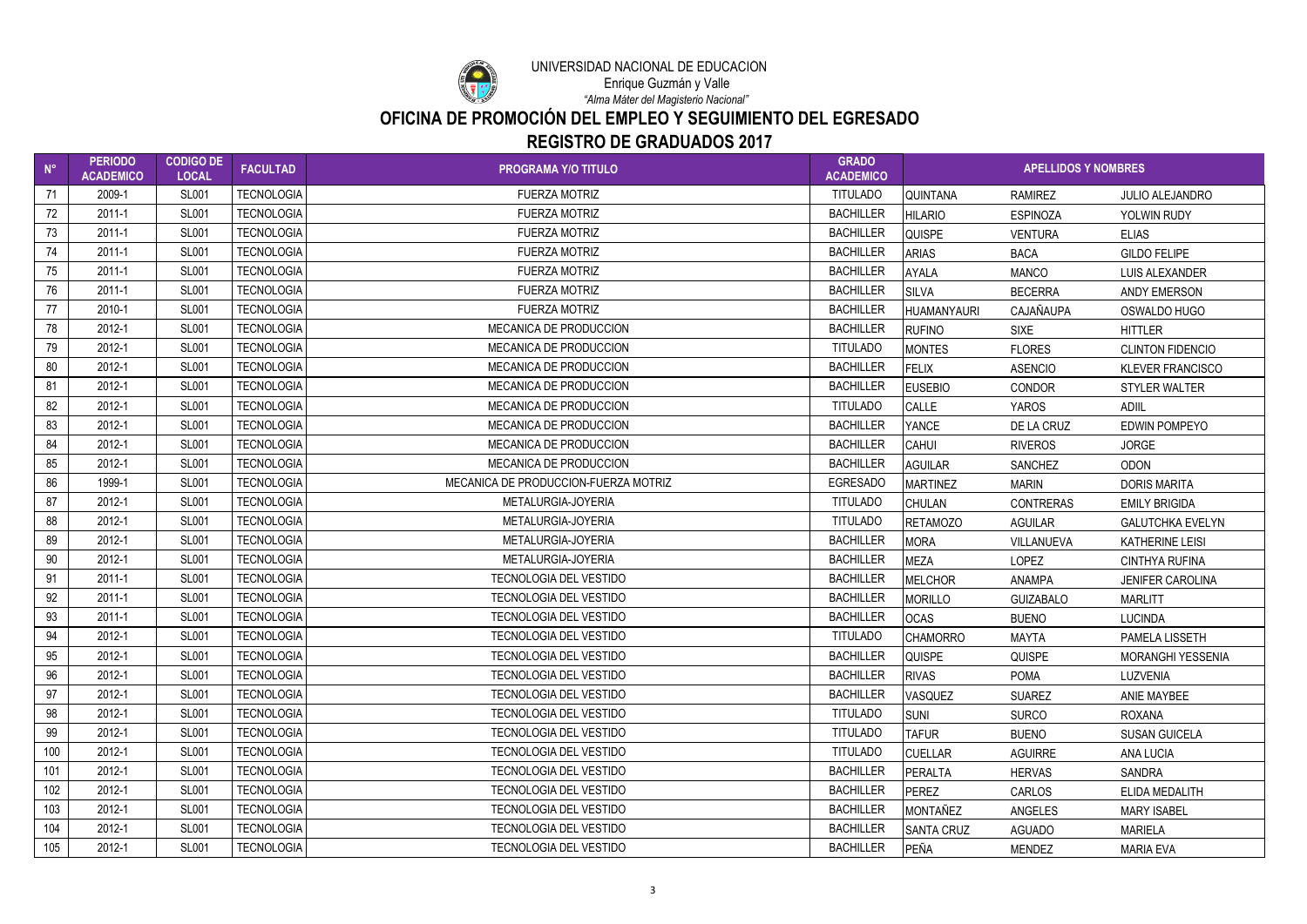

### UNIVERSIDAD NACIONAL DE EDUCACIÓN Enrique Guzmán y Valle

| $N^{\circ}$ | <b>PERIODO</b><br><b>ACADEMICO</b> | <b>CODIGO DE</b><br><b>LOCAL</b> | <b>FACULTAD</b>   | <b>PROGRAMA Y/O TITULO</b>       | <b>GRADO</b><br><b>ACADEMICO</b> | <b>APELLIDOS Y NOMBRES</b> |                   |                          |
|-------------|------------------------------------|----------------------------------|-------------------|----------------------------------|----------------------------------|----------------------------|-------------------|--------------------------|
| 106         | 2012-1                             | <b>SL001</b>                     | <b>TECNOLOGIA</b> | <b>TECNOLOGIA DEL VESTIDO</b>    | <b>BACHILLER</b>                 | <b>CASAICO</b>             | <b>MEDRANO</b>    | KATHIA JHUDIT            |
| 107         | 2012-1                             | <b>SL001</b>                     | <b>TECNOLOGIA</b> | <b>TECNOLOGIA DEL VESTIDO</b>    | <b>BACHILLER</b>                 | <b>CONDORI</b>             | <b>ESCOBEDO</b>   | <b>HEIDE ELIZABETH</b>   |
| 108         | 2012-1                             | <b>SL001</b>                     | <b>TECNOLOGIA</b> | <b>TECNOLOGIA DEL VESTIDO</b>    | <b>TITULADO</b>                  | <b>MARTINEZ</b>            | <b>TORRES</b>     | YOLANDA JULIANA          |
| 109         | 2012-1                             | <b>SL001</b>                     | <b>TECNOLOGIA</b> | TECNOLOGIA DEL VESTIDO           | <b>TITULADO</b>                  | <b>RODRIGUEZ</b>           | <b>RONCAL</b>     | <b>MIRTA</b>             |
| 110         | 2012-1                             | <b>SL001</b>                     | <b>TECNOLOGIA</b> | <b>TECNOLOGIA DEL VESTIDO</b>    | <b>BACHILLER</b>                 | <b>CARDENAS</b>            | <b>CANALES</b>    | <b>JEDITH ESTEFANI</b>   |
| 111         | 2012-1                             | <b>SL001</b>                     | <b>TECNOLOGIA</b> | <b>TECNOLOGIA DEL VESTIDO</b>    | <b>TITULADO</b>                  | <b>ALARCON</b>             | <b>CABANILLAS</b> | <b>BRIGITTE LILIANA</b>  |
| 112         | 2012-1                             | <b>SL001</b>                     | <b>TECNOLOGIA</b> | <b>TECNOLOGIA DEL VESTIDO</b>    | <b>BACHILLER</b>                 | <b>ARANA</b>               | <b>LOPEZ</b>      | NAILEA JANNETTE          |
| 113         | 2012-1                             | <b>SL001</b>                     | <b>TECNOLOGIA</b> | <b>TECNOLOGIA DEL VESTIDO</b>    | <b>BACHILLER</b>                 | <b>TAFUR</b>               | ARTEAGA           | <b>DAYSY ISABEL</b>      |
| 114         | 2012-1                             | <b>SL001</b>                     | <b>TECNOLOGIA</b> | <b>TECNOLOGIA DEL VESTIDO</b>    | <b>BACHILLER</b>                 | DELGADO                    | <b>ACUÑA</b>      | LEYDA JUDITH             |
| 115         | 2012-1                             | <b>SL001</b>                     | <b>TECNOLOGIA</b> | <b>TECNOLOGIA DEL VESTIDO</b>    | <b>TITULADO</b>                  | <b>VALENTIN</b>            | <b>ACOSTA</b>     | <b>LOURDES</b>           |
| 116         | 2012-1                             | <b>SL001</b>                     | <b>TECNOLOGIA</b> | <b>TECNOLOGIA DEL VESTIDO</b>    | <b>BACHILLER</b>                 | YACSAYAURI                 | <b>POMACAJA</b>   | <b>MERLY SIBEL</b>       |
| 117         | 2012-1                             | <b>SL001</b>                     | <b>TECNOLOGIA</b> | <b>TECNOLOGIA DEL VESTIDO</b>    | <b>TITULADO</b>                  | <b>PALACIOS</b>            | <b>CISNEROS</b>   | <b>GLADYS ROCIO</b>      |
| 118         | 2012-1                             | <b>SL001</b>                     | <b>TECNOLOGIA</b> | <b>TECNOLOGIA DEL VESTIDO</b>    | <b>BACHILLER</b>                 | <b>LAURENTE</b>            | <b>MAYON</b>      | <b>EDITH</b>             |
| 119         | 2012-1                             | <b>SL001</b>                     | <b>TECNOLOGIA</b> | <b>TECNOLOGIA DEL VESTIDO</b>    | <b>BACHILLER</b>                 | <b>LEANDRO</b>             | <b>ROJAS</b>      | <b>PAULINA</b>           |
| 120         | 2012-1                             | <b>SL001</b>                     | <b>TECNOLOGIA</b> | <b>TECNOLOGIA DEL VESTIDO</b>    | <b>BACHILLER</b>                 | <b>CERNA</b>               | <b>HEREDIA</b>    | <b>KAREN YOHANA</b>      |
| 121         | 2006-1                             | <b>SL001</b>                     | <b>TECNOLOGIA</b> | TECNOLOGIA DEL VESTIDO           | <b>BACHILLER</b>                 | <b>ROCA</b>                | <b>HUAMANI</b>    | <b>MARIA GABRIELA</b>    |
| 122         | 2009-1                             | <b>SL001</b>                     | <b>TECNOLOGIA</b> | TECNOLOGIA DEL VESTIDO           | <b>BACHILLER</b>                 | <b>GONZALES</b>            | <b>VIVANCO</b>    | YESICA ROXANA            |
| 123         | $2011 - 1$                         | <b>SL001</b>                     | <b>TECNOLOGIA</b> | <b>TECNOLOGIA DEL VESTIDO</b>    | <b>BACHILLER</b>                 | <b>CARPIO</b>              | <b>SALAS</b>      | <b>NAISHA CHRISTINA</b>  |
| 124         | 2011-1                             | <b>SL001</b>                     | <b>TECNOLOGIA</b> | <b>TECNOLOGIA DEL VESTIDO</b>    | <b>BACHILLER</b>                 | <b>CHACON</b>              | <b>RODRIGUEZ</b>  | <b>CHAVELY FRANCISS</b>  |
| 125         | 2011-1                             | <b>SL001</b>                     | <b>TECNOLOGIA</b> | <b>TECNOLOGIA DEL VESTIDO</b>    | <b>EGRESADO</b>                  | COAQUIRA                   | <b>TOMAYRO</b>    | <b>MILAGROS MAGALY</b>   |
| 126         | 2011-1                             | <b>SL001</b>                     | <b>TECNOLOGIA</b> | <b>TECNOLOGIA DEL VESTIDO</b>    | <b>EGRESADO</b>                  | <b>CUADROS</b>             | <b>CCOLLANA</b>   | DYANA LUCERO             |
| 127         | 2011-1                             | <b>SL001</b>                     | <b>TECNOLOGIA</b> | <b>TECNOLOGIA DEL VESTIDO</b>    | <b>BACHILLER</b>                 | <b>SALCEDO</b>             | <b>VILLARROEL</b> | <b>DIANA SARITA</b>      |
| 128         | 2011-1                             | <b>SL001</b>                     | <b>TECNOLOGIA</b> | <b>TECNOLOGIA DEL VESTIDO</b>    | <b>BACHILLER</b>                 | SARAVIA                    | <b>TORRES</b>     | <b>MAYRA</b>             |
| 129         | 2012-1                             | <b>SL001</b>                     | <b>TECNOLOGIA</b> | <b>TECNOLOGIA TEXTIL</b>         | <b>BACHILLER</b>                 | <b>QUISPE</b>              | <b>ALHUAY</b>     | <b>BRIGGITTE MARIELA</b> |
| 130         | 2012-1                             | <b>SL001</b>                     | <b>TECNOLOGIA</b> | <b>TECNOLOGIA TEXTIL</b>         | <b>TITULADO</b>                  | <b>QUISPE</b>              | <b>ESPINOZA</b>   | <b>CANDY KARINA</b>      |
| 131         | 2010-1                             | <b>SL001</b>                     | <b>TECNOLOGIA</b> | <b>TECNOLOGIA TEXTIL</b>         | <b>BACHILLER</b>                 | <b>GRANIZO</b>             | <b>RODRIGUEZ</b>  | <b>KITIANA</b>           |
| 132         | 2010-1                             | <b>SL001</b>                     | <b>TECNOLOGIA</b> | <b>TECNOLOGIA TEXTIL</b>         | <b>BACHILLER</b>                 | <b>GONZALES</b>            | <b>BALDEON</b>    | <b>MIRIAM ESTRELLA</b>   |
| 133         | 2012-1                             | <b>SL001</b>                     | <b>TECNOLOGIA</b> | <b>TECNOLOGIA TEXTIL</b>         | <b>BACHILLER</b>                 | <b>QUISPE</b>              | <b>ESPINOZA</b>   | YOLINA YASMIN            |
| 134         | 2012-1                             | <b>SL001</b>                     | <b>TECNOLOGIA</b> | <b>TECNOLOGIA TEXTIL</b>         | <b>BACHILLER</b>                 | <b>HUAMANI</b>             | CONDE             | <b>GEORGINA ELSA</b>     |
| 135         | 2012-1                             | <b>SL001</b>                     | <b>TECNOLOGIA</b> | <b>TECNOLOGIA TEXTIL</b>         | <b>BACHILLER</b>                 | <b>SUDARIO</b>             | <b>CLEMENTE</b>   | <b>ELVIA EMPERATRIZ</b>  |
| 136         | 2012-1                             | <b>SL001</b>                     | <b>TECNOLOGIA</b> | <b>TECNOLOGIA TEXTIL</b>         | <b>BACHILLER</b>                 | HUAMANI                    | <b>QUISPE</b>     | <b>LELY MAGALY</b>       |
| 137         | 2012-1                             | <b>SL001</b>                     | <b>TECNOLOGIA</b> | <b>TECNOLOGIA TEXTIL</b>         | <b>BACHILLER</b>                 | <b>HUAMAN</b>              | <b>LUJAN</b>      | <b>DORIS</b>             |
| 138         | 2012-1                             | <b>SL001</b>                     | <b>TECNOLOGIA</b> | TELECOMUNICACIONES E INFORMATICA | <b>BACHILLER</b>                 | CALDERON                   | <b>HUARACHA</b>   | <b>JANETH YSABEL</b>     |
| 139         | 2012-1                             | <b>SL001</b>                     | <b>TECNOLOGIA</b> | TELECOMUNICACIONES E INFORMATICA | <b>BACHILLER</b>                 | <b>ZARATE</b>              | SAENZ             | YUDY CANDY               |
| 140         | 2012-1                             | <b>SL001</b>                     | <b>TECNOLOGIA</b> | TELECOMUNICACIONES E INFORMATICA | <b>BACHILLER</b>                 | <b>ALVARADO</b>            | DE LA CRUZ        | <b>JOSELYN LUCERO</b>    |